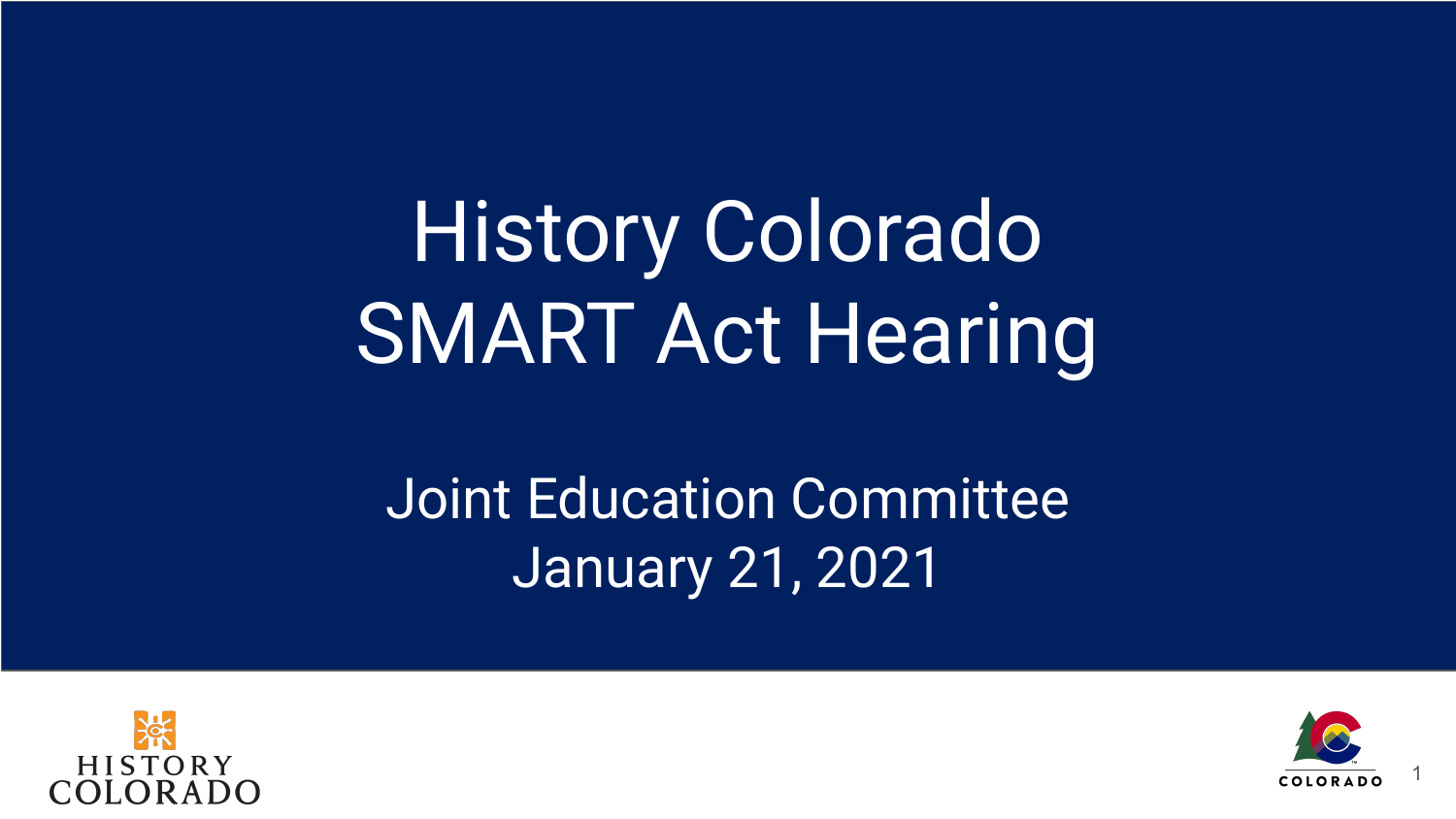### **History Colorado Mission & Vision**

### **Mission**

History Colorado creates a better future for Colorado by inspiring wonder in our past.

#### **Vision**

We are Colorado! We share powerful stories, honor treasured memories, and create vibrant communities. We are the trusted leaders in helping people understand what it means to be a Coloradan.



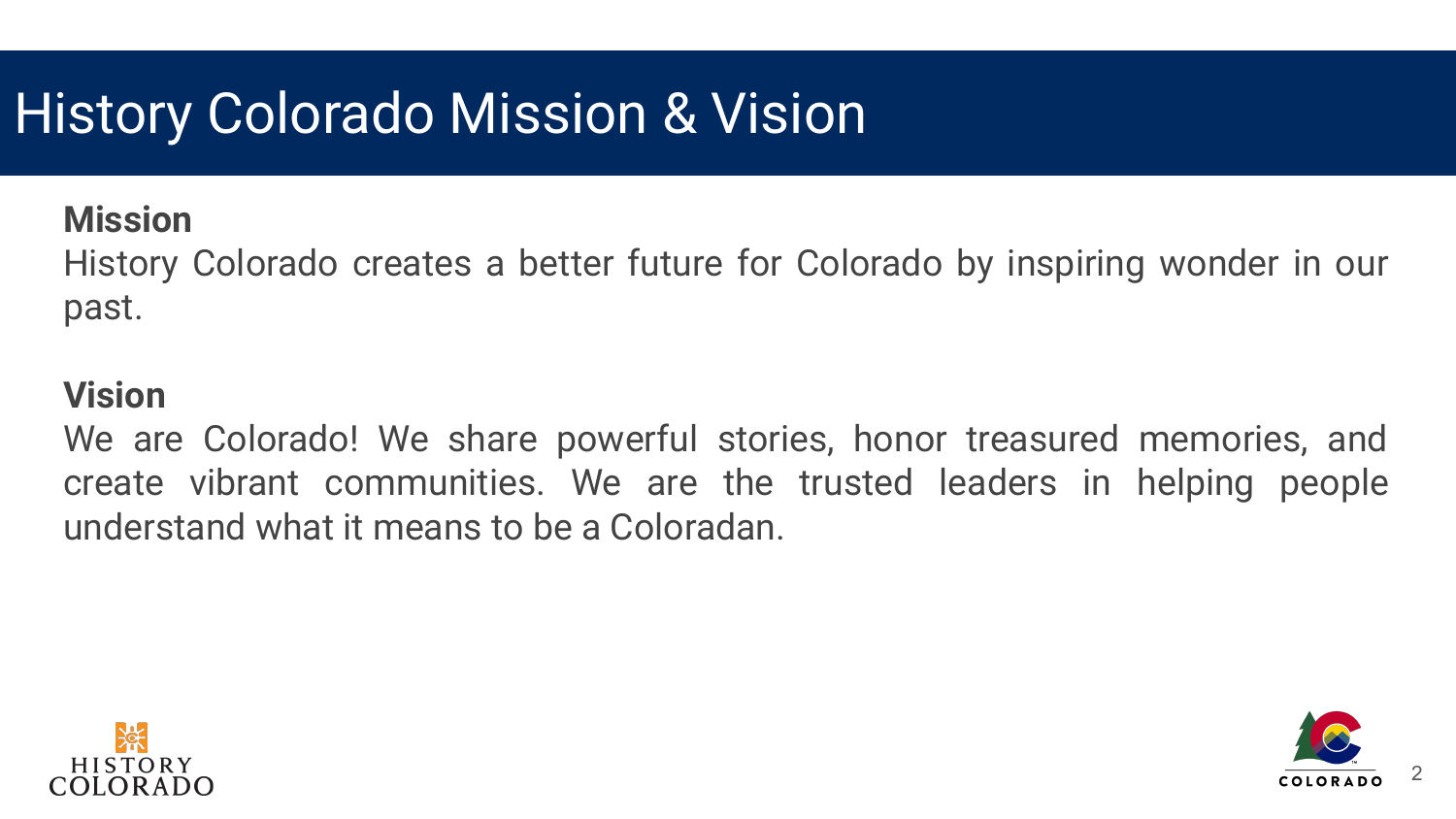### History Colorado Organizational Chart



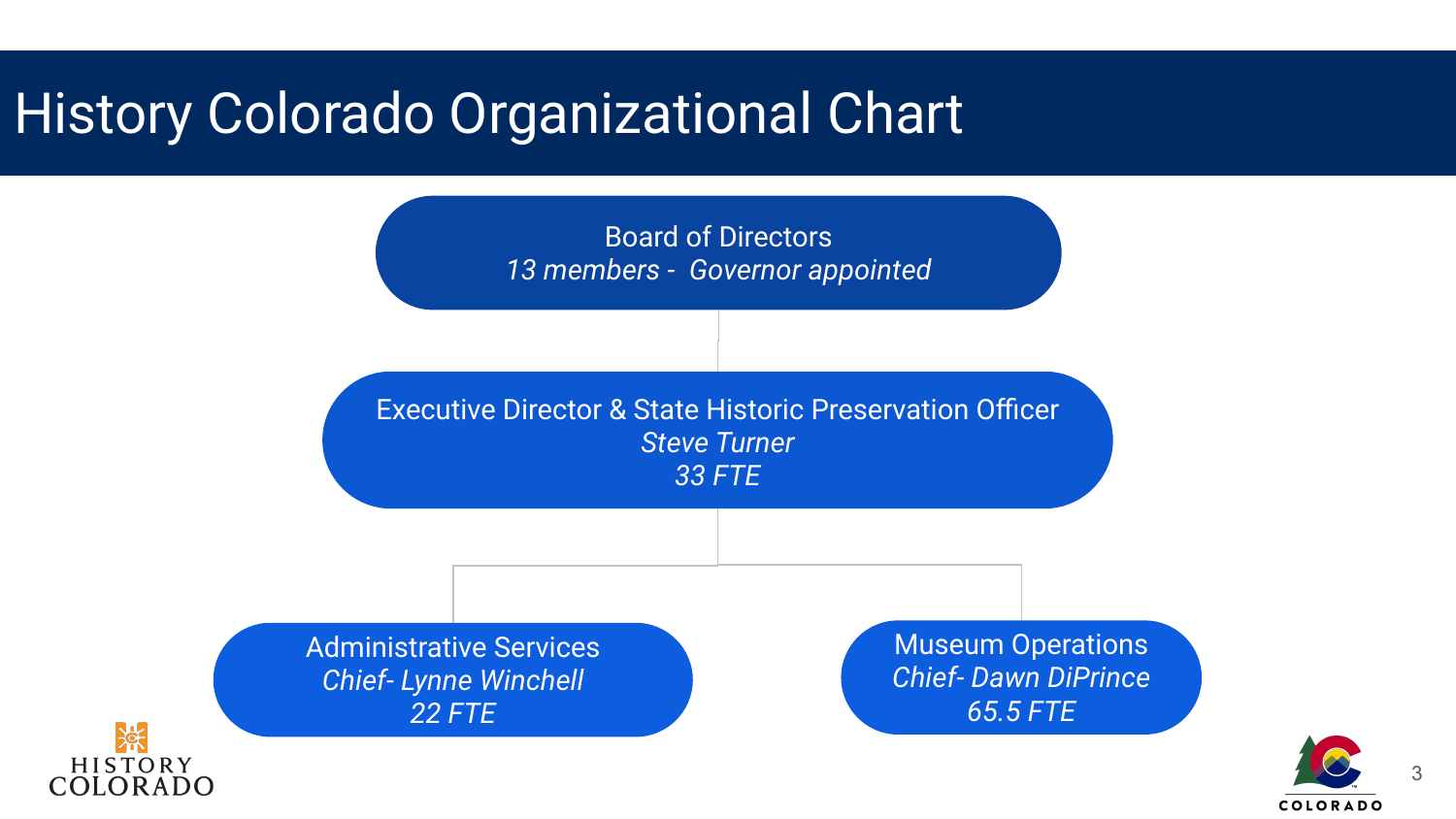### FY 2020-21 Wildly Important Goals (WIGs)

### **#1 Wildly Important Goal — Engage One Million people Annually by 2025**

Successful completion of this goal will mean that we have literally doubled our impact, focusing on human-to-human connection.







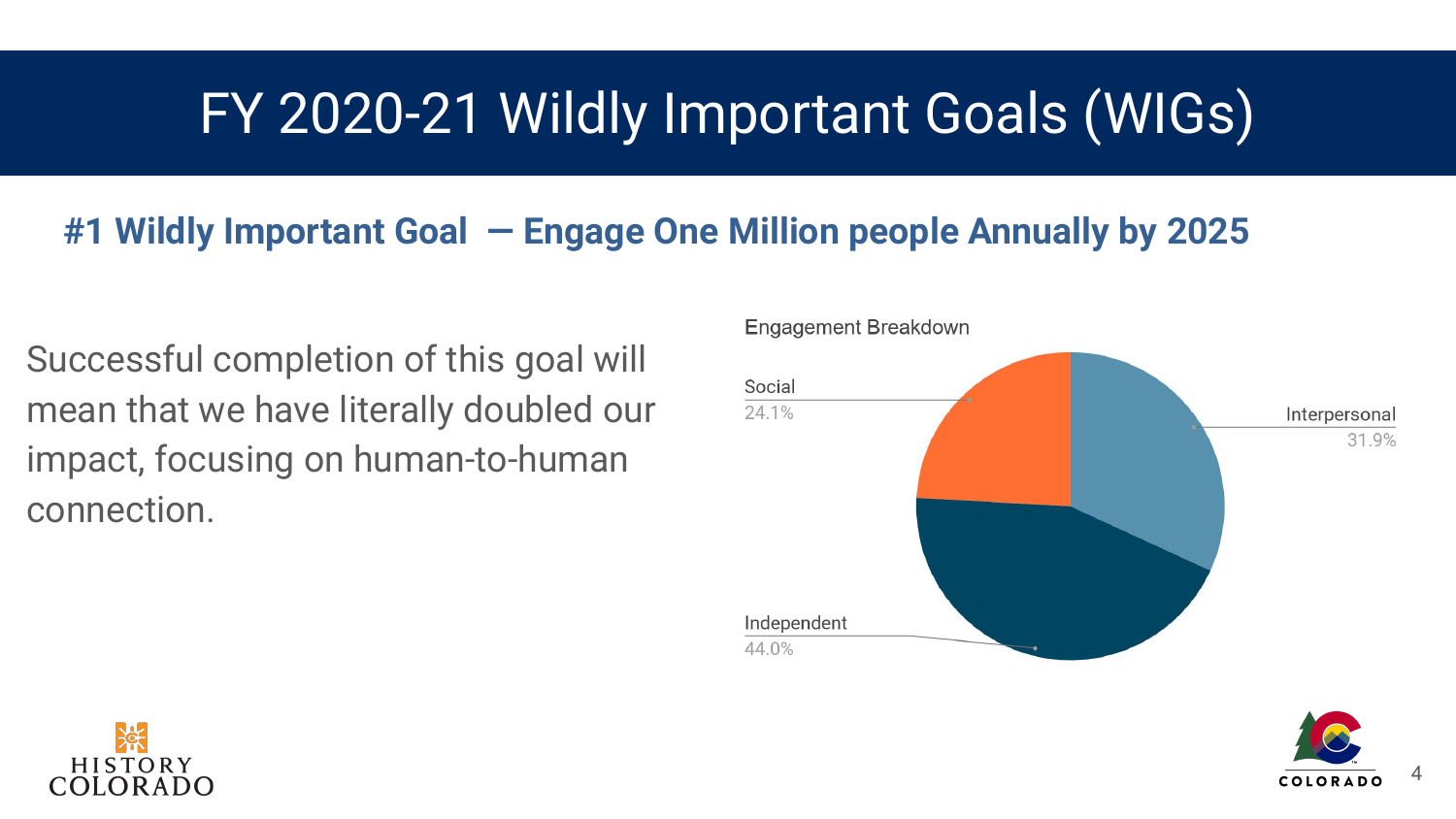## How the History Colorado will accomplish the WIGs:

#### **Interpersonal Engagement**

#### Direct interaction with the History Colorado staff and a Visitor at the moment. Time is set by History Colorado.



End of Q2 Total - 131,165 FY 21 Goal - 280,565

渋 **HISTORY** 

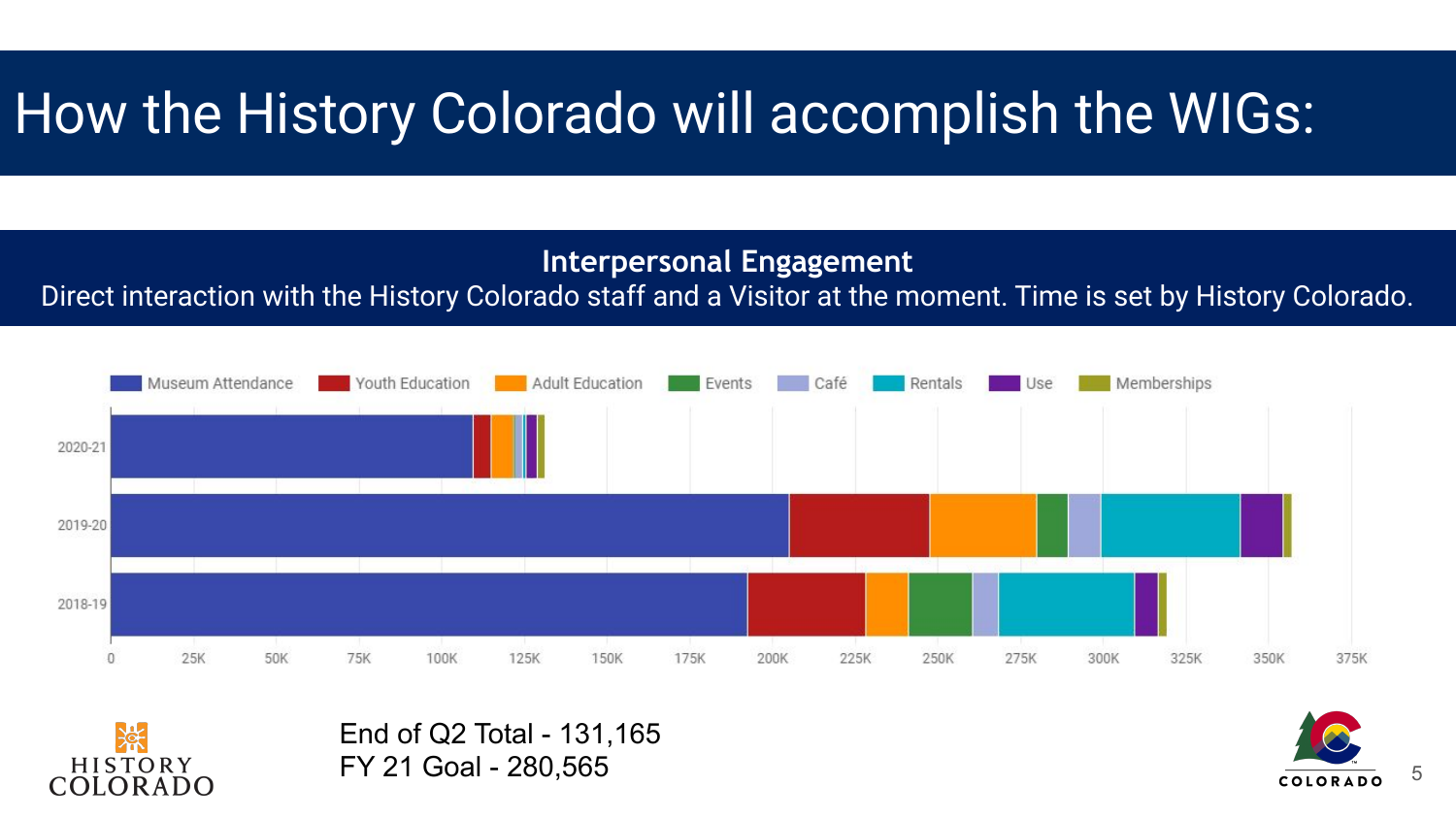# How the History Colorado will accomplish the WIGs:

#### **Independent Engagement** Visitor connecting and accessing History Colorado content on their own time.





End of Q2 Total - 771,205 FY 21 Goal - 1,196,423

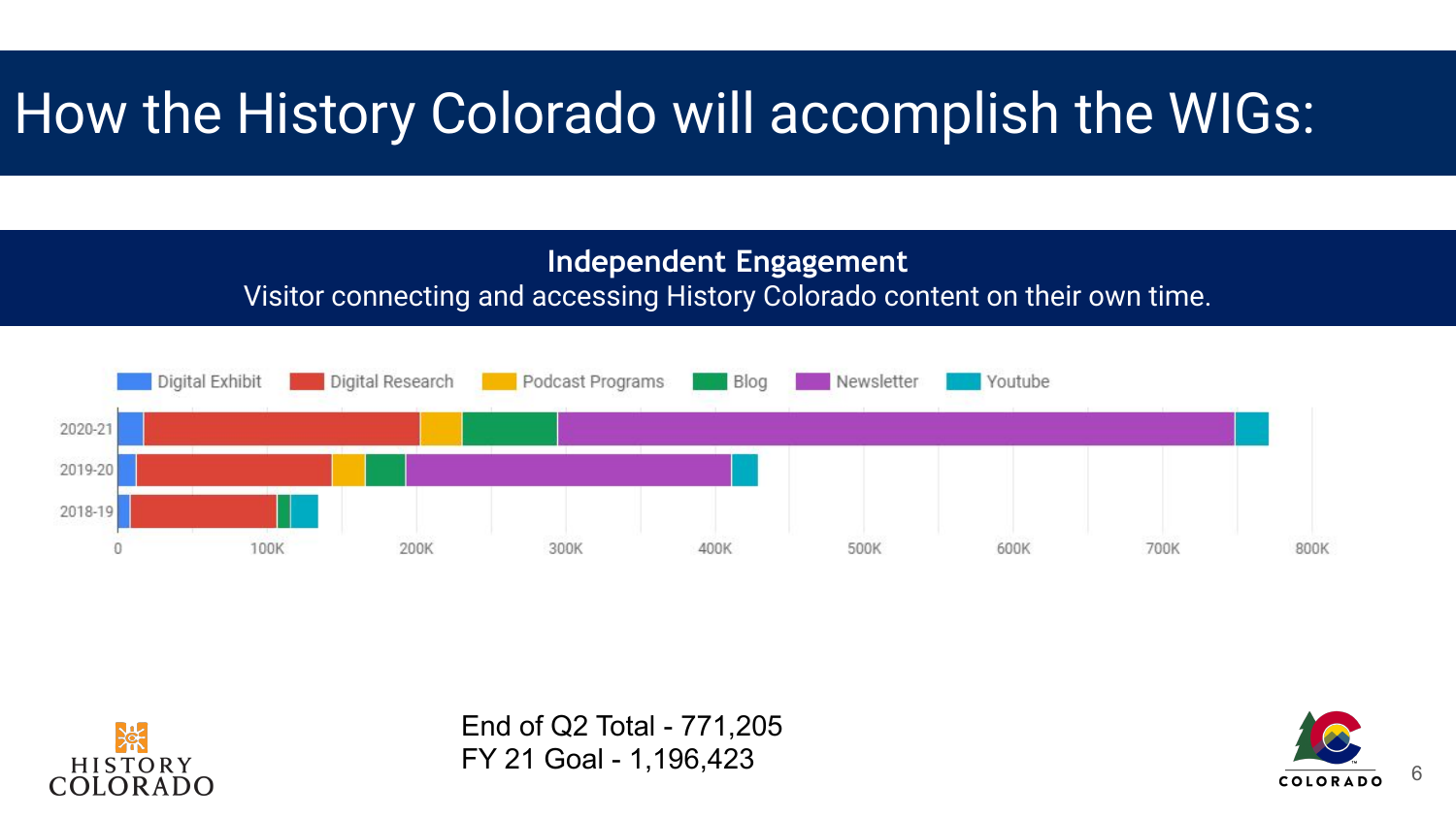# How the History Colorado will accomplish the WIGs:

#### **Social Engagement** Visitor engaging in the History Colorado social media channels.





End of Q2 Total - 611,492 FY 21 Goal - 732,061

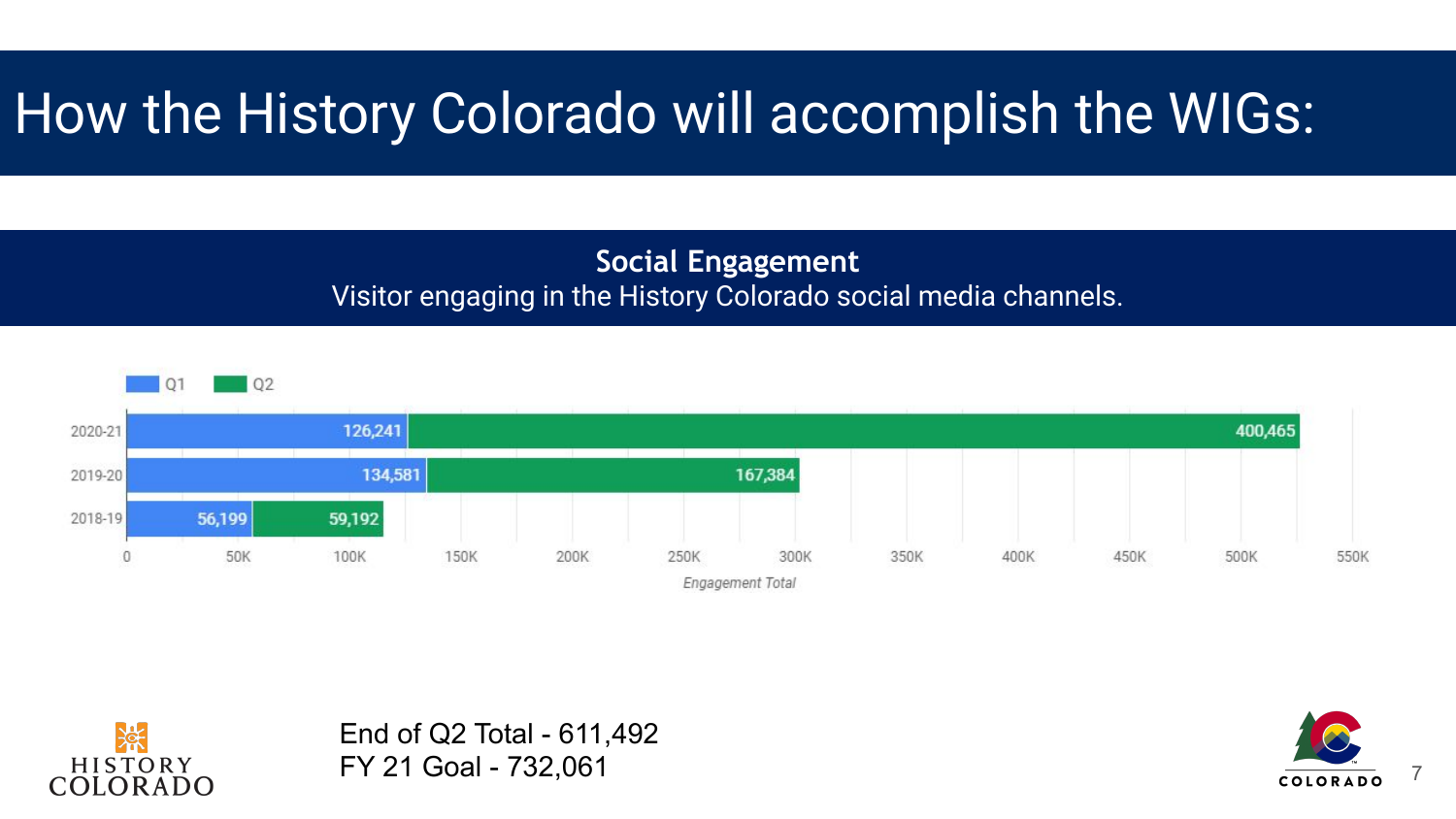### More information

For more information on additional History Colorado's goals, view our FY 2020-21 Performance Plan at: [operations.colorado.gov/performance-management/department-performance-plans](https://operations.colorado.gov/performance-management/department-performance-plans)



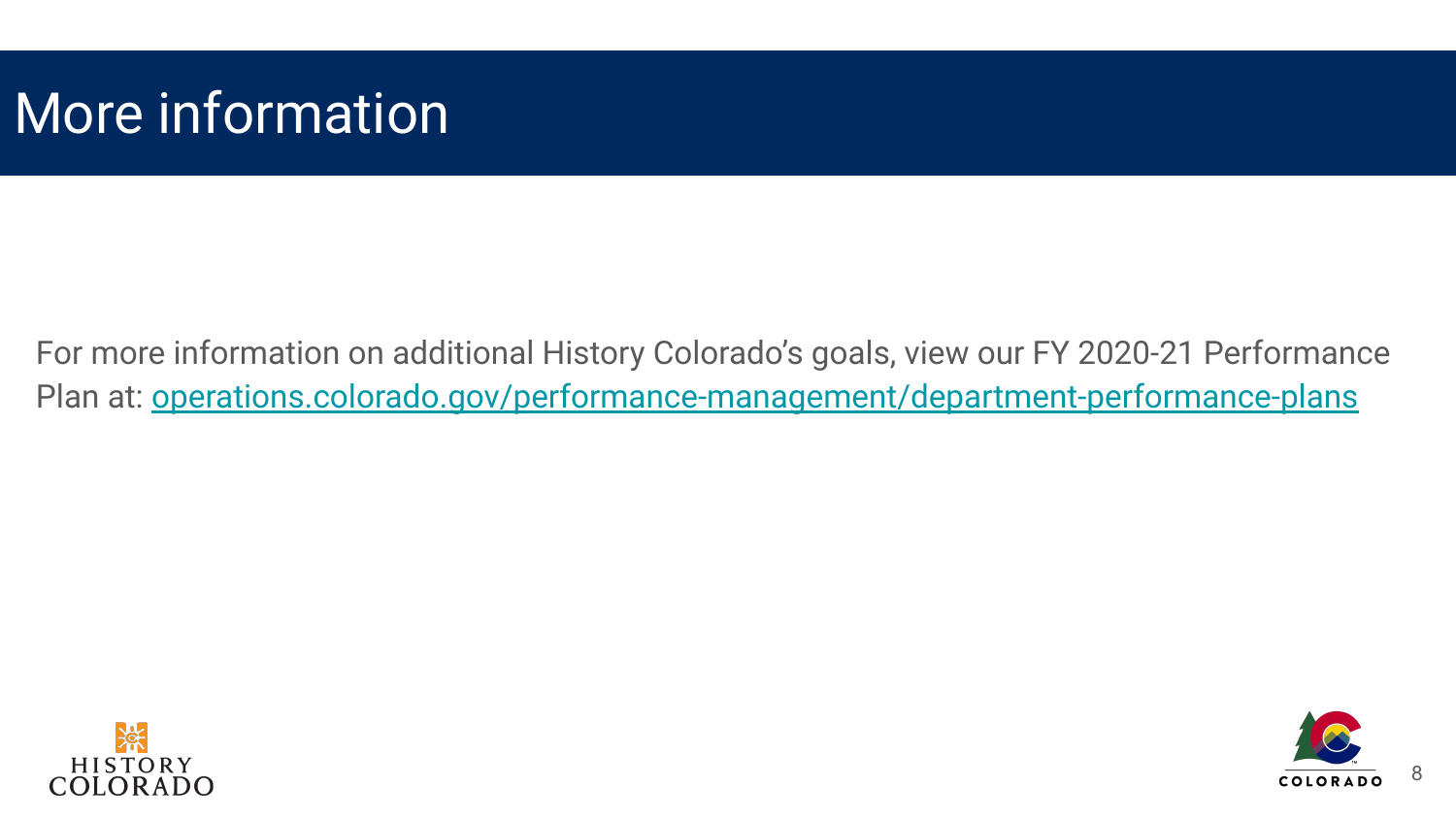### History Colorado Performance Management

What is your agency's performance management philosophy?

- How does your agency use its performance plans and WIGs to drive progress?
- What employee behaviors are present to ensure results are achieved?
- How do you use evidence about program effectiveness to inform budget requests, internal resource decisions, legislative agenda, etc.?
- How did your goals inform the development of your budget and legislative agenda (discussed below)?



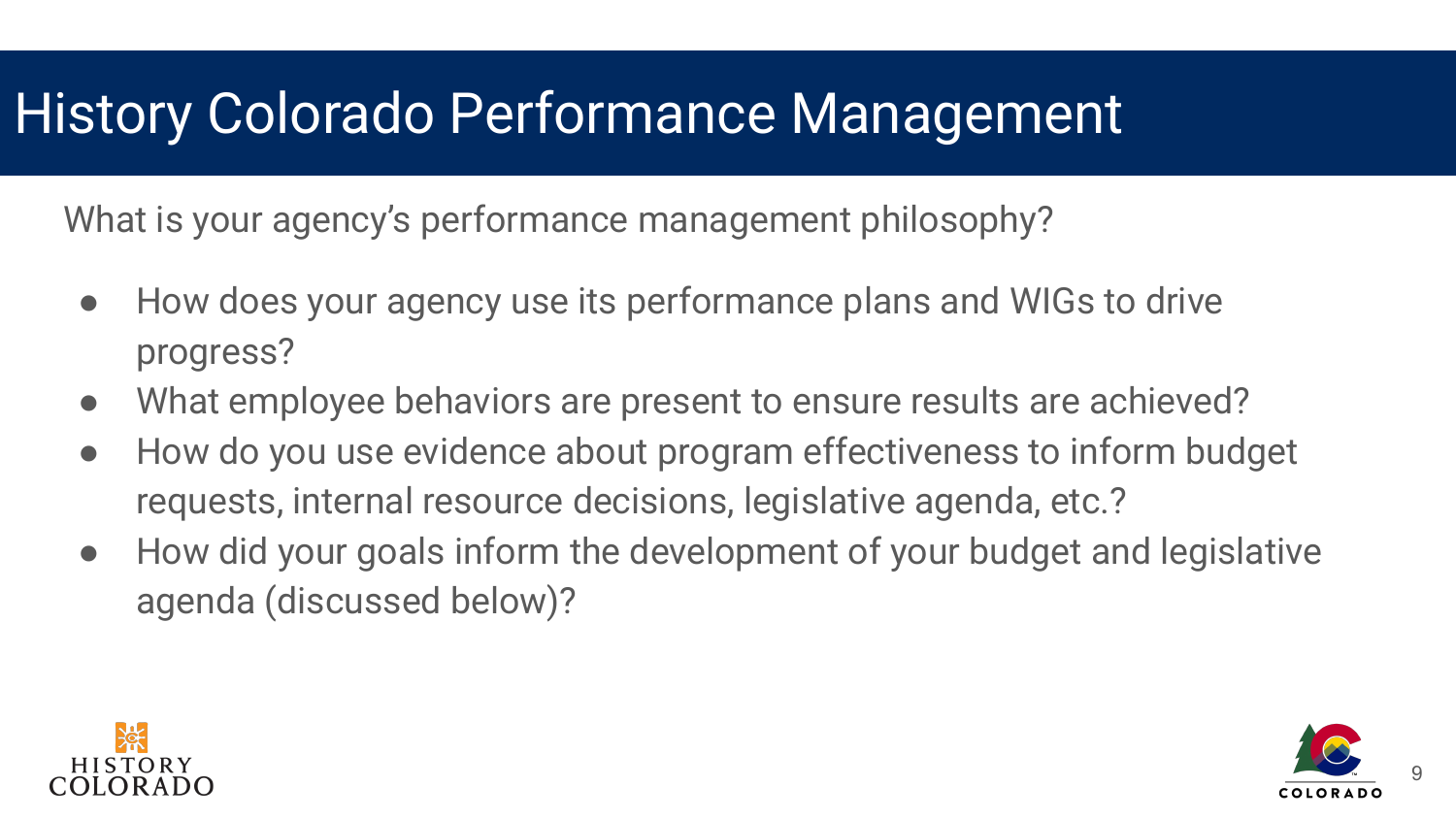## History Colorado FY 2021-22 Budget Request

### FY 2021-22 Budget Snapshot

FY 2021-22 Total Funds: \$33.4M FY 2021-22 General Fund: \$2.3M FY 2021-22 FTE: 120.5

#### **Total Funds by Division: History Colorado**



- Central Administration (6,785,472)
- History Colorado Museums (7,714,789)
- Office of Archeology and Historic Preservation (1,616,731)
- State Historical Fund Program (15,738,878)
- Cumbres and Toltec Railroad Commission

#### **General Funds by Division**



History Colorado Sustainability (1,000,000) Community Museums (1,000,000)





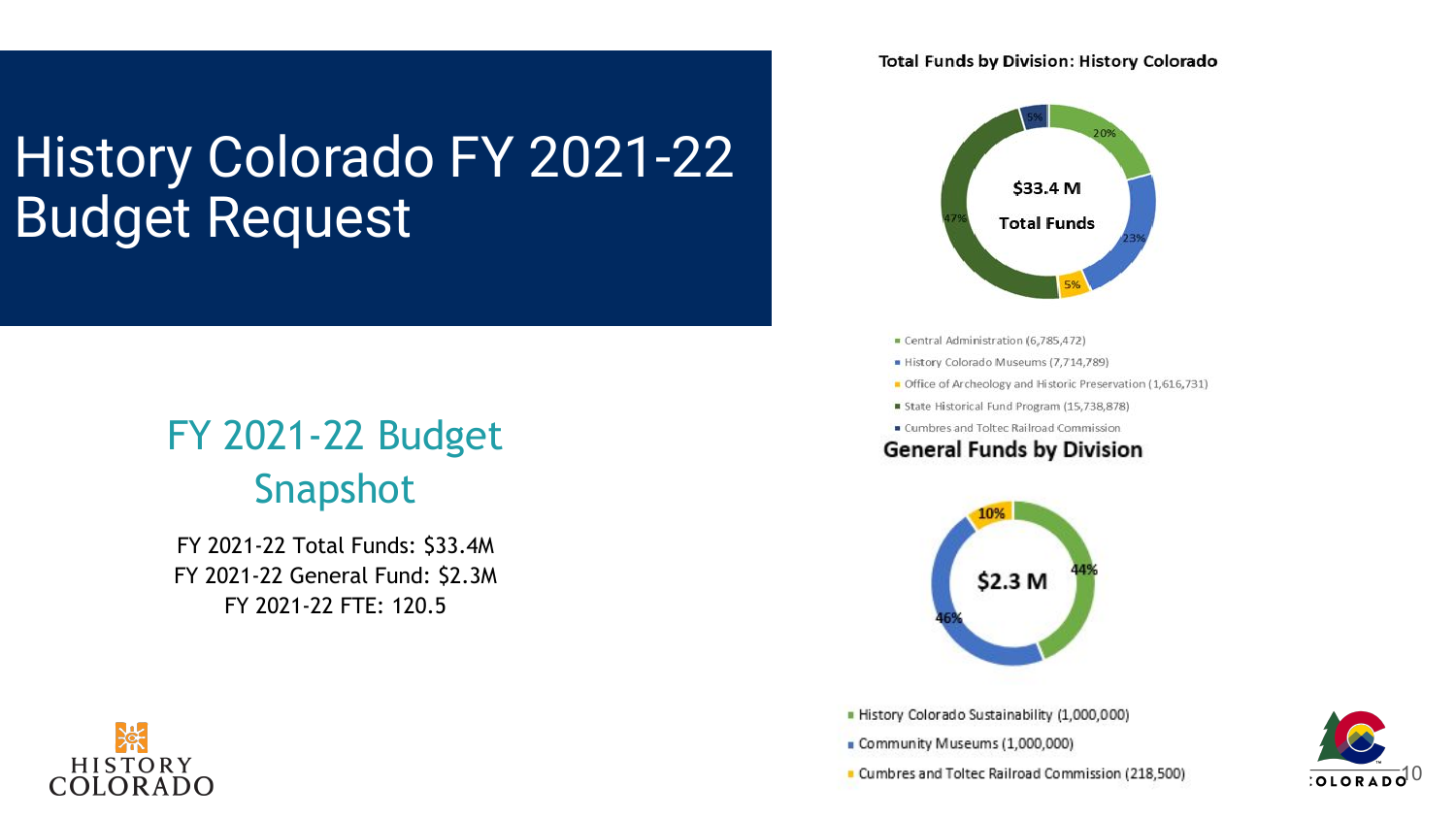### History Colorado Select FY 2021-22 Budget Requests

History Colorado's FY 2021-22 Budget Request includes the following:

- HC-01 Financial Sustainability for History Colorado
- HC-02 Sustain Cumbres & Toltec Scenic Railroad
- CC-02 Regional Preservation Projects



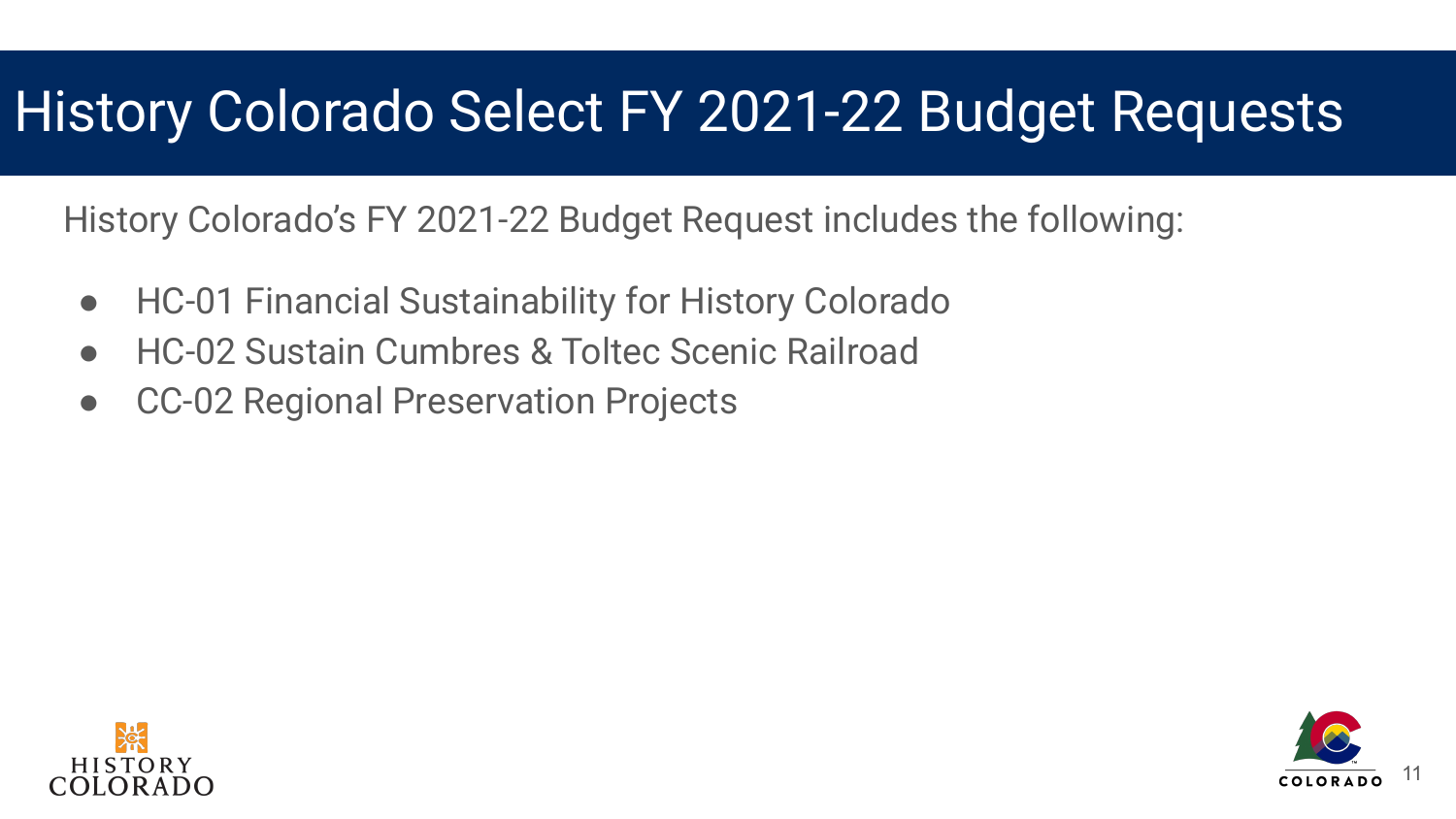### 2021 Non-Budgetary Legislative Agenda

- We are seeking legislation to exempt History Colorado from the procurement code.
- This would increase our capacity to procure essential business tools and supplies as institutes of higher education.
- For example, we currently experience problems in regards to IT contracts due to the clause for vendor indemnification of the State and provisions for data security of protected information. History Colorado does not gather or maintain data of this nature, which leads to either more costly solutions or failed procurements.
- History Colorado has shown its innovative potential and, if we are able to continue to operate more like a business, it will continue to decrease our reliance on the very unstable limited gaming funds



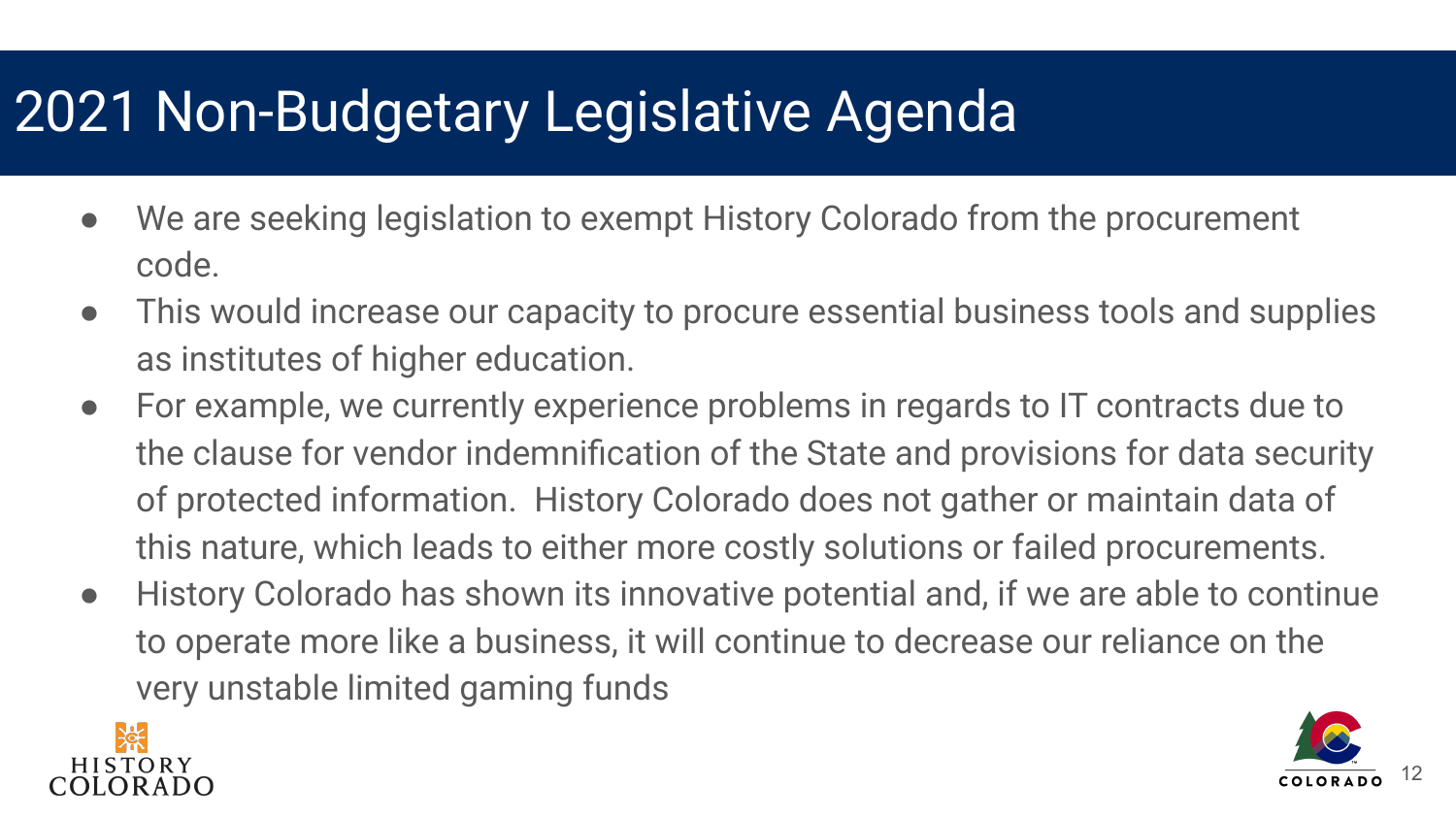### Equity, Diversity, and Inclusion

In accordance with the Governor's Executive Order [2020 175,](https://www.colorado.gov/governor/sites/default/files/inline-files/D%202020%20175%20Equity%2C%20Diversity%2C%20and%20Inclusion%20for%20the%20State%20of%20Colorado.pdf) the Department has prepared a plan to improve equity, diversity, and inclusion, including efforts to:

- History Colorado Anti-Racism Work
- C.A.K.E (Community, Accountability, Kindness, Equity)
- Staff Development
	- Team Impact Inclusion
	- Lunch and Learn Series
	- Words Matter Guide
	- Wellness Touchstones
- **History Colorado's Land Acknowledgment**
- **Creating a Diverse Workforce**